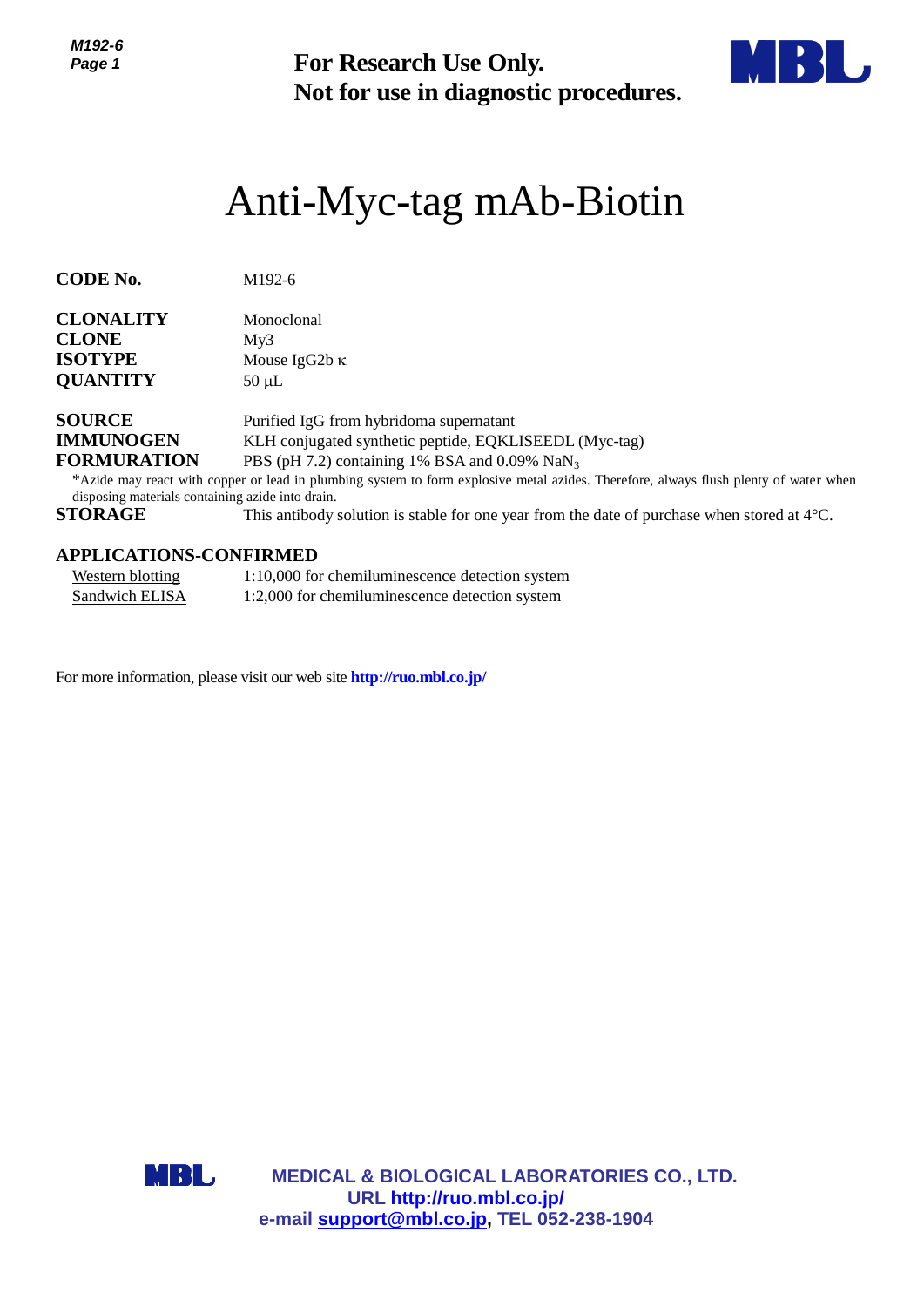#### **RELATED PRODUCTS**

**M192-3** Anti-Myc-tag mAb (My3) (200 μL) Antibodies M192-6 Anti-Myc-tag mAb-Biotin (My3) M047-3 Anti-Myc-tag mAb (PL14) M047-6 Anti-Myc-tag mAb-Biotin (PL14) M047-7 Anti-Myc-tag mAb-HRP-DirecT (PL14) M047-8 Anti-Myc-tag mAb-Agarose (PL14) M047-A48 Anti-Myc-tag mAb-Alexa Fluor® 488 (PL14) M047-A59 Anti-Myc-tag mAb-Alexa Fluor® 594 (PL14) M047-A64 Anti-Myc-tag mAb-Alexa Fluor® 647 (PL14) 562 Anti-Myc-tag pAb (polyclonal) (0.1 mL) 562-5 Anti-Myc-tag pAb (polyclonal) (0.5 mL) M180-3 Anti-HA-tag mAb (TANA2)  $(200 \mu L)$ M180-6 Anti-HA-tag mAb-Biotin (TANA2) M180-7 Anti-HA-tag mAb-HRP-DirecT (TANA2) M180-A48 Anti-HA-tag mAb-Alexa Fluor® 488 (TANA2) M180-A59 Anti-HA-tag mAb-Alexa Fluor® 594 (TANA2) M180-A64 Anti-HA-tag mAb-Alexa Fluor® 647 (TANA2) 561 Anti-HA-tag pAb (polyclonal) (0.1 mL) 561-5 Anti-HA-tag pAb (polyclonal) (0.5 mL) 561-7 Anti-HA-tag pAb-HRP-DirecT (polyclonal) 561-8 Anti-HA-tag pAb-Agarose (polyclonal) M132-3 Anti-HA-tag mAb (5D8) M185-3S Anti-DDDDK-tag mAb (FLA-1) (50  $\mu$ L) M185-3L Anti-DDDDK-tag mAb (FLA-1) (1 mL) M185-3LL Anti-DDDDK-tag mAb (FLA-1) (1 mL x 5) M185-A48 Anti-DDDDK-tag mAb-Alexa Fluor® 488 (FLA-1) M185-A59 Anti-DDDDK-tag mAb-Alexa Fluor® 594 (FLA-1) M185-A64 Anti-DDDDK-tag mAb-Alexa Fluor® 647 (FLA-1) M185-7 [Anti-DDDDK-tag mAb-HRP-DirecT](http://ruo.mbl.co.jp/dtl/A/M185-7/) (FLA-1) PM020 Anti-DDDDK-tag pAb (polyclonal) PM020-7 Anti-DDDDK-tag pAb-HRP-DirecT (polyclonal) PM020-8 Anti-DDDDK-tag pAb-Agarose (polyclonal) D291-3 Anti-His-tag mAb (OGHis)  $(200 \text{ µ})$ D291-6 Anti-His-tag mAb-Biotin (OGHis) D291-7 Anti-His-tag mAb-HRP-DirecT (OGHis) D291-8 Anti-His-tag mAb-Agarose (OGHis) D291-A48 Anti-His-tag mAb-Alexa Fluor® 488 (OGHis) D291-A59 Anti-His-tag mAb-Alexa Fluor® 594 (OGHis) D291-A64 Anti-His-tag mAb-Alexa Fluor® 647 (OGHis) M089-3 Anti-His-tag mAb (6C4) M136-3 Anti-His-tag mAb (2D8) PM032 Anti-His-tag pAb (polyclonal) PM032-8 Anti-His-tag pAb-Agarose (polyclonal) M167-3 Anti-V5-tag mAb (1H6) PM003 Anti-V5-tag pAb (polyclonal) PM003-7 Anti-V5-tag pAb-HRP-DirecT (polyclonal) PM003-8 Anti-V5-tag pAb-Agarose (polyclonal) PM073 Anti-Renilla GFP pAb (polyclonal) 598 Anti-GFP pAb (polyclonal) 598-7 Anti-GFP pAb-HRP-DirecT (polyclonal) M048-3 Anti-GFP mAb (1E4) D153-3 Anti-GFP mAb (RQ2) D153-6 Anti-GFP mAb-Biotin (RQ2) D153-A48 Anti-GFP mAb-Alexa Fluor® 488 (RQ2) D153-A59 Anti-GFP mAb-Alexa Fluor® 594 (RQ2) D153-A64 Anti-GFP mAb-Alexa Fluor® 647 (RQ2) D153-8 Anti-GFP mAb-Agarose (RQ2)

| PM005-7                                  | Anti-RFP pAb-HRP-DirecT (polyclonal)                 |  |
|------------------------------------------|------------------------------------------------------|--|
| M155-3                                   | Anti-RFP mAb (8D6)                                   |  |
| M165-3                                   | Anti-RFP mAb (3G5)                                   |  |
| M165-8                                   | Anti-RFP mAb-Agarose (3G5)                           |  |
| <b>PM070</b>                             | Anti-E-tag pAb (polyclonal)                          |  |
| PM071                                    | Anti-Calmodulin Binding Protein-tag pAb (polyclonal) |  |
|                                          |                                                      |  |
| <b>Smart-IP</b> series                   |                                                      |  |
| 3190                                     | Magnetic Rack                                        |  |
| M047-11                                  | Anti-Myc-tag mAb-Magnetic Beads (PL14)               |  |
| M180-11                                  | Anti-HA-tag mAb-Magnetic Beads (TANA2)               |  |
| M132-11                                  | Anti-HA-tag mAb-Magnetic Beads (5D8)                 |  |
| M185-11                                  | Anti-DDDDK-tag mAb-Magnetic Beads (FLA-1)            |  |
| D291-11                                  | Anti-His-tag mAb-Magnetic Beads (OGHis)              |  |
| D153-11                                  | Anti-GFP mAb-Magnetic Beads (RQ2)                    |  |
|                                          |                                                      |  |
| M165-11                                  | Anti-RFP mAb-Magnetic Beads (3G5)                    |  |
| M167-11                                  | Anti-V5-tag mAb-Magnetic Beads (1H6)                 |  |
| M198-9                                   | Anti-E-tag mAb-Magnetic beads (21D11)                |  |
| D058-9                                   | Anti-Multi Ubiquitin mAb-Magnetic beads (FK2)        |  |
| M075-11                                  | Mouse IgG1 (isotype control)-Magnetic Beads          |  |
| M076-11                                  | Mouse IgG2a (isotype control)-Magnetic Beads         |  |
| M077-11                                  | Mouse IgG2b (isotype control)-Magnetic Beads         |  |
| M081-11                                  | Rat IgG2a (isotype control)-Magnetic Beads           |  |
| M047-10                                  | Anti-Myc-tag mAb-Magnetic Agarose (PL14)             |  |
| M180-10                                  | Anti-HA-tag mAb-Magnetic Agarose (TANA2)             |  |
| M132-10                                  | Anti-HA-tag mAb-Magnetic Agarose (5D8)               |  |
| M185-10                                  | Anti-DDDDK-tag mAb-Magnetic Agarose (FLA-1)          |  |
| D291-10                                  | Anti-His-tag mAb-Magnetic Agarose (OGHis)            |  |
| D153-10                                  | Anti-GFP mAb-Magnetic Agarose (RQ2)                  |  |
| M165-10                                  | Anti-RFP mAb-Magnetic Agarose (3G5)                  |  |
| M167-10                                  | Anti-V5-tag mAb-Magnetic Agarose (1H6)               |  |
| M198-10                                  | Anti-E-tag mAb-Magnetic Agarose (21D11)              |  |
|                                          |                                                      |  |
|                                          | Protein Purification Kits                            |  |
| 3305                                     | c-Myc-tagged Protein MILD PURIFICATION KIT           |  |
| 3306                                     | c-Myc-tagged Protein MILD PURIFICATION GEL           |  |
|                                          | (1 mL gel, 1 mg peptide)                             |  |
| 3320                                     | HA-tagged Protein PURIFICATION KIT                   |  |
| 3321                                     | HA-tagged Protein PURIFICATION GEL (1 mL)            |  |
| 3325                                     | DDDDK-tagged Protein PURIFICATION KIT                |  |
| 3326                                     | DDDDK-tagged Protein PURIFICATION GEL                |  |
|                                          | $(1 \text{ mL gel}, 5 \text{ mg peptide})$           |  |
| 3327                                     | DDDDK-tagged Protein PURIFICATION GEL                |  |
|                                          | (5 mL gel, 25 mg peptide)                            |  |
| 3328                                     | DDDDK-tagged Protein PURIFICATION GEL                |  |
|                                          | (5 mL gel)                                           |  |
| 3329                                     | DDDDK-tagged Protein PURIFICATION GEL                |  |
|                                          | $(25 \text{ mL}$ gel)                                |  |
| DDDDK-tag peptide (1 mg x 5)<br>3325-205 |                                                      |  |
| 3326K                                    | DDDDK-tagged Protein PURIFICATION CARTRIDGE          |  |
|                                          |                                                      |  |

PM005 Anti-RFP pAb (polyclonal)

3310 His-tagged Protein PURIFICATION KIT

 $(1$  mL  $x 1)$ 

- 3311 His-tagged Protein PURIFICATION GEL (1 mL gel, 5 mg peptide)
- 3317 V5-tagged Protein PURIFICATION KIT Ver.2
- 3316 [V5-tagged Protein PURIFICATION GELV](http://ruo.mbl.co.jp/dtl/P/3316/)er.2 (1 mL)

Other related antibodies and kits are also available. Please visit our website at<http://ruo.mbl.co.jp/>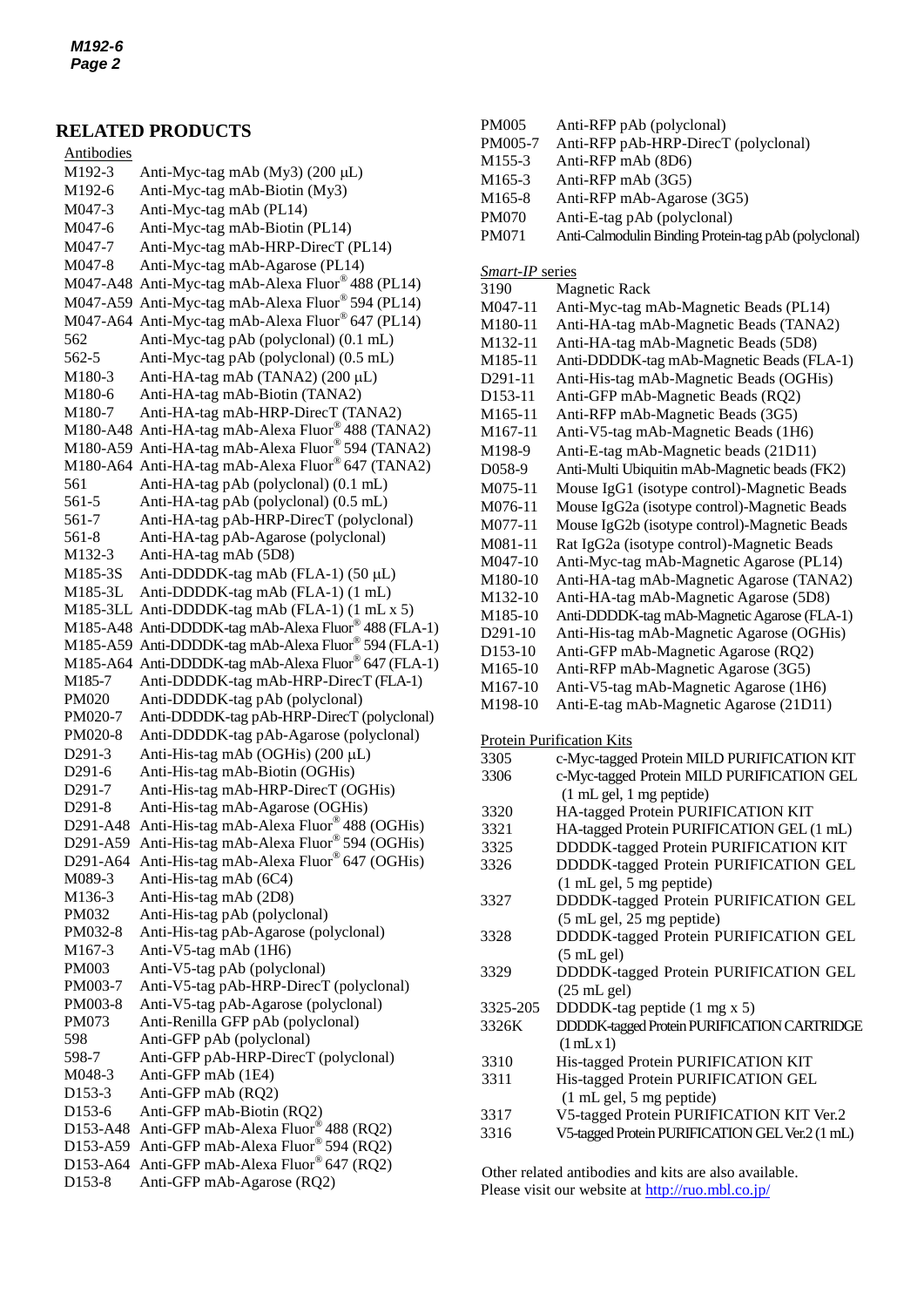#### **SDS-PAGE & Western blotting**

- 1) Wash 1 x  $10^6$  cells 3 times with PBS and suspends them in 1 mL of Laemmli's sample buffer, then sonicate briefly (up to 10 sec.).
- 2) Boil the samples for 3 min. and centrifuge. Load 10  $\mu$ L of the sample per lane in a 1-mm-thick SDS-polyacrylamide gel (12.5% acrylamide) for electrophoresis.
- 3) Blot the protein to a polyvinylidene difluoride (PVDF) membrane at 1 mA/cm<sup>2</sup> for 1 hr. in a semi-dry transfer system (Transfer Buffer: 25 mM Tris, 190 mM glycine, 20% MeOH). See the manufacturer's manual for precise transfer procedure.
- 4) To reduce nonspecific binding, soak the membrane in 10% skimmed milk (in PBS, pH 7.2) for 1 hr. at room temperature.
- 5) Wash the membrane with PBS-T [0.05% Tween-20 in PBS] (5 min. x 3 times).
- 6) Incubate the membrane with primary antibody diluted with 1% skimmed milk (in PBS, pH 7.2) as suggested in the **APPLICATIONS** for 1 hr. at room temperature. (The concentration of antibody will depend on the conditions.)
- 7) Wash the membrane with PBS-T (5 min. x 3 times).
- 8) Incubate the membrane with Streptavidin-HRP diluted with 1% skimmed milk (in PBS, pH 7.2) for 1 hr. at room temperature.
- 9) Wash the membrane with PBS-T (5 min. x 3 times).
- 10) Wipe excess buffer on the membrane, and then incubate it with appropriate chemiluminescence reagent for 1 min. Remove extra reagent from the membrane by dabbing with paper towel, and seal it in plastic wrap.
- 11) Expose to an X-ray film in a dark room for 1 min. Develop the film as usual. The condition for exposure and development may vary.



#### *Western blot analysis of Myc-tagged protein*

Lane 1: N-terminal Myc-tagged hLC3/HEK293T Lane 2: C-terminal Myc-tagged KLF4/HEK293T Lane 3: C-terminal Myc-tagged Sox2/HEK293T

Immunoblotted with Anti-Myc-tag mAb-Biotin (M192-6)